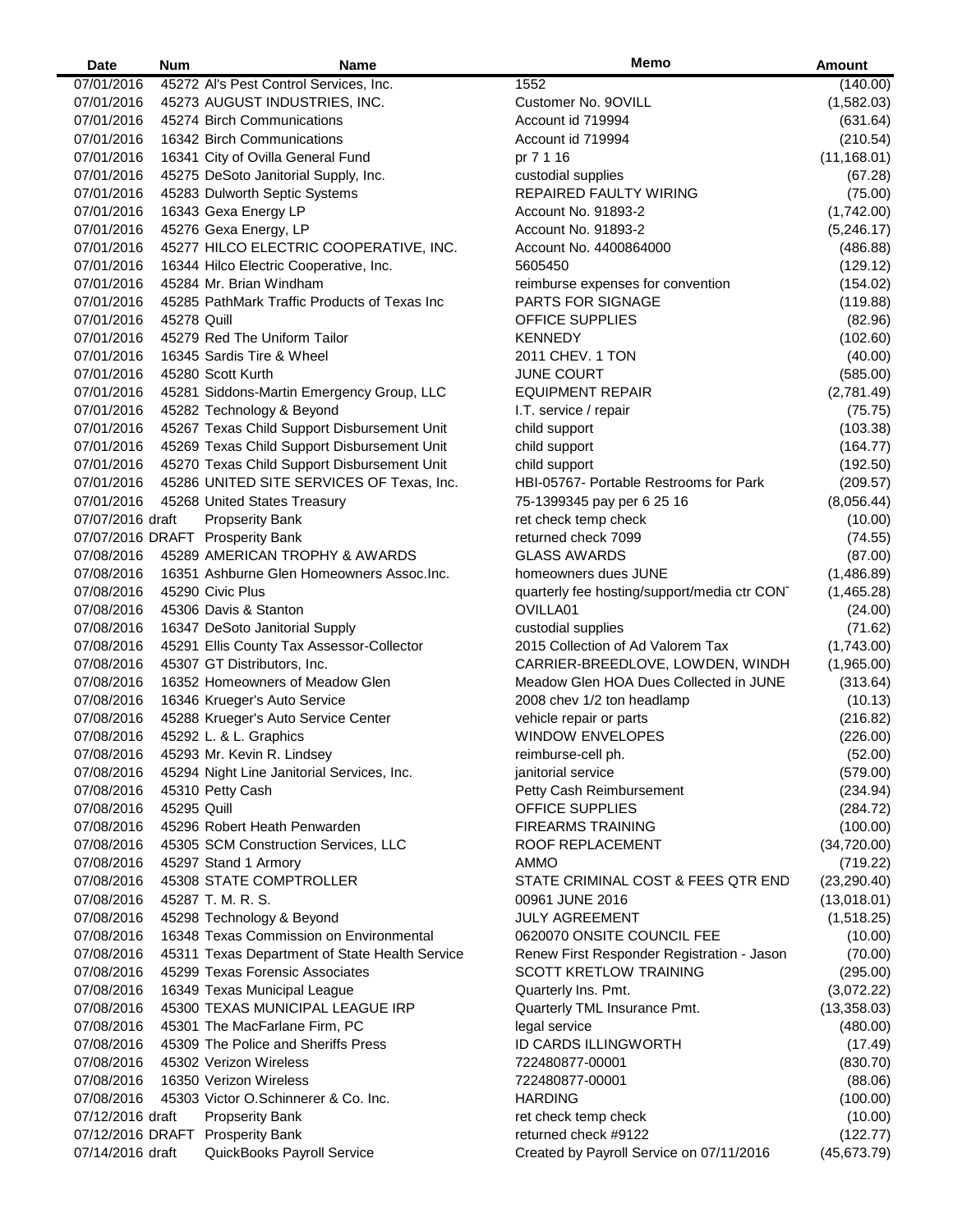07/15/2016 45317 Air Supply of North Texas Customer No. 30234 (18.60) 07/15/2016 45340 Atmos Gas Cities Steering Committee 2016 Assessment (99.95) 07/15/2016 45325 Boston Harris Bond Refund (200.00) 07/15/2016 45318 Bureau Veritas North America, Inc. inspections (4,117.85) 07/15/2016 45319 CASCO INDUSTRIES, INC. GLOVES, HOOD (1,142.00) 07/15/2016 16354 Citibank supplies/prof. dev / travel/various departmen (418.46) 07/15/2016 16353 City of Ovilla General Fund p r 7 15 2016 (12,122.78) 07/15/2016 16355 City of Ovilla General Fund Garbage transfer for JUNE (19,475.68) 07/15/2016 45326 City of Waxahachie JUNE JUNE (200.00) 07/15/2016 45327 Dealer Audio Accessories 6" DOOR SPEAKERS C-701 (150.00) 07/15/2016 16356 DFW Print Management water reports (1,276.53) 07/15/2016 16357 DPC INDUSTIRES, INC. Customer No. 76737400 (647.31) 07/15/2016 45328 First Check Applicant Screening 4DMIN SOLICITOR AND FIRE (160.00) 07/15/2016 16358 Jeff Westlund 1 01 04680 3 (89.48) 07/15/2016 45321 Joseph R Spaniel **Incentive Program** Incentive Program (200.00) 07/15/2016 45329 KONICA MINOLTA BUSINESS 061-0040730-000- Copier Pmt. (265.51) 07/15/2016 16359 Manuel Jr, and Breya Pazmino 1 01 06085 2 (62.26) 07/15/2016 45343 MES - Texas EMERGENCY EQUIPMENT REPAIR AIR P/ (5,911.36) 07/15/2016 45330 Micah Granello Bond Refund (90.90) 07/15/2016 16360 Michael Hall Deposit Refund (29.70) 07/15/2016 45331 Nichols, Jackson, Dillard, Hager & Smith attorney (360.52) 07/15/2016 45332 OAK CLIFF OFFICE SUPPLY & Printing Inc. name plates BOA, MSAC, EDC, MAYOR PR (58.80) 07/15/2016 45333 OmniBase Services of Texas, LP 2ND QTR 2016 15 X 6 (90.00) 07/15/2016 45341 On Time Couriers & Process HIDDEN VALLEY ENG. FEES (64.98) 07/15/2016 45344 Pam Woodall CELL REIMBURSE - JULY (70.00) 07/15/2016 45335 Perdue, Brandon, Fielder, Collins & Mott collection fee (1,167.14) 07/15/2016 45336 Progressive Waste Solutions of Tx, Inc. 6/1/2016 -6/30/2016 (17,953.00) 07/15/2016 45337 Quill OFFICE SUPPLIES (497.61) 07/15/2016 45338 Ricoh Americas Corportation - Admin 12842111 (1,471.28) 07/15/2016 45322 Sean Baily volunteer incentive program (100.00) 07/15/2016 45345 Siddons-Martin Emergency Group, LLC E701 A C /BRAKES / TRANS - EMERGENC (3,821.50) 07/15/2016 45312 Texas Child Support Disbursement Unit child support (103.38) 07/15/2016 45314 Texas Child Support Disbursement Unit child support (192.50) 07/15/2016 45315 Texas Child Support Disbursement Unit child support (164.77) 07/15/2016 45323 Timothy J. Sherwood Incentive Program (140.00) 07/15/2016 45339 Tire Centers, LLC tires tires (6.299.60) 07/15/2016 45313 United States Treasury 75-1399345 PAY PER 7/9/16 (8,216.82) 07/15/2016 45324 William Neal Holt **Incentive Program Incentive Program** (105.00) 07/18/2016 45346 AT&T 515-3390 972 515-3390 980 3 (129.30) 07/18/2016 45351 Citibank supplies/prof. dev / travel/various departmen (3,018.71) 07/18/2016 16361 HD Supply Waterworks, LTD TEST PLUG (28.70) 07/18/2016 45347 HOYT **FACTORY REPAIR OF CLICKMATES** (743.15) 07/18/2016 45350 Keith Ace Hardware small parts / supplies / repair (286.23) 07/18/2016 16362 Keith Ace Hardware small parts / supplies / repair (338.58) 07/18/2016 45348 KWIK KAR LUBE INSPECTION 2003 FIRE TRUCK R 755 (7.00) 07/18/2016 45349 Mr. Dennis Burn **Reimb. Office Supply 1994** (29.98) Reimb. Office Supply 07/18/2016 45342 STATE COMPTROLLER SALES TAX JUNE (1,211.10) 07/19/2016 16363 City of Ovilla I & S due to debt service (77,089.50) 07/20/2016 45352 Campuzano Budget Workshop (165.00) 07/22/2016 45355 HILCO ELECTRIC COOPERATIVE, INC. Account No. 4400864000 (486.88) 07/22/2016 16366 Hilco Electric Cooperative, Inc. 5605450 (102.04) 07/22/2016 45353 Kim Dobbs consulting (660.00) 07/22/2016 45358 Red The Uniform Tailor ILLINGWORTH (37.25) 07/22/2016 45357 Ricoh USA, Inc. Police Dept customer number 603 0004907 000 (87.03) 07/22/2016 45356 Sardis Tires & Wheels pd 104 pd 104 (135.00) 07/22/2016 45359 Shell **Account No. 80 728 0062 9** (3,080.06) 07/22/2016 16367 Shell (587.37) 80-728-0062-9 (587.37) 07/28/2016 DRAFT QuickBooks Payroll Service Created by Payroll Service on 07/26/2016 (45,656.65) 07/28/2016 45360 Scott Kurth JULY COURT (585.00) 07/28/2016 16369 U.S. Postal Service POSTAGE WATER BILLS (500.00)

07/15/2016 45316 AFLAC insurance (951.94)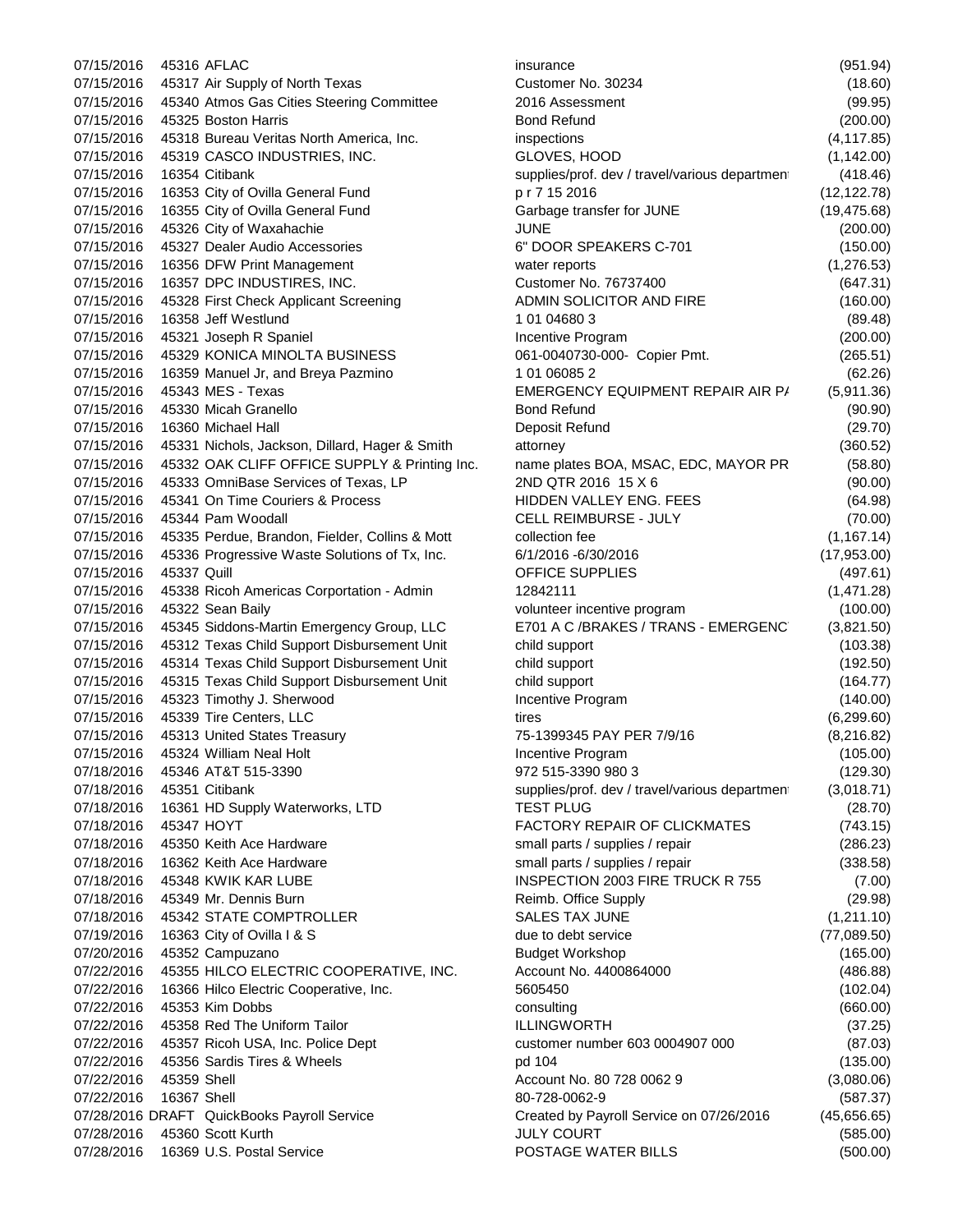$07/29/2016$  45365 A One of a kind Pony party 07/29/2016 45366 Aetna 07/29/2016 45370 ATMOS Energy 07/29/2016 16370 AVR Inc. 07/29/2016 45371 Birch Communications 07/29/2016 16371 Birch Communications 07/29/2016 45372 Birkhoff, Hendricks & Carter, LLP 07/29/2016 16374 Blacklands 07/29/2016 45373 Blue Cross Blue Shield 07/29/2016 16372 Blue Cross Blue Shield 07/29/2016 16375 Britton Meter Supply, Inc. 07/29/2016 16376 City of Dallas 07/29/2016 45374 City of Midlothian 07/29/2016 16368 City of Ovilla General Fund 07/29/2016 45368 Colonial Life Processing Center 07/29/2016 16377 Continental Research Corp. 07/29/2016 45375 Creative Product Source, Inc. 07/29/2016 45385 Direct Service Company 07/29/2016 16378 DPC INDUSTIRES, INC. 07/29/2016 45386 Durable Componet Tech 07/29/2016 16379 Elliott Electric Supply 07/29/2016 16373 Gexa Energy LP 07/29/2016 45376 Gexa Energy, LP 07/29/2016 45377 Gillette Automotive Services, Inc. 07/29/2016 45378 MES - Texas 07/29/2016 45379 North Texas Tollway Authority 07/29/2016 45380 OAK CLIFF OFFICE SUPPLY & Printing Inc. 07/29/2016 45391 PAYCHECK 07/29/2016 16380 PepWear LLC 07/29/2016 45381 Petty Cash 07/29/2016 45387 Progressive Waste Solutions of Tx, Inc. 07/29/2016 45382 Ricoh Americas Corportation - Admin 07/29/2016 45388 Sardis Tires & Wheels 07/29/2016 45383 Siddons-Martin Emergency Group, LLC 07/29/2016 45367 Superior Vision of Texas 07/29/2016 45361 Texas Child Support Disbursement Unit 07/29/2016 45363 Texas Child Support Disbursement Unit 07/29/2016 45364 Texas Child Support Disbursement Unit 07/29/2016 45389 TMCA Yellow Rose Chapter 07/29/2016 16381 Trinity River Authority of Texas 07/29/2016 16382 Trinity River Authority of Texas 07/29/2016 45390 UNITED SITE SERVICES OF Texas, Inc. 07/29/2016 45362 United States Treasury 07/29/2016 45392 United States Treasury 07/29/2016 45384 WAXAHACHIE DAILY LIGHT 08/01/2016 DRAFT PACE PAYMENT SYSTEM 08/05/2016 45396 Advanced Telecom 08/05/2016 45397 Air Supply of North Texas 08/05/2016 45398 DeSoto Janitorial Supply, Inc. 08/05/2016 45395 Keith Ace Hardware 08/05/2016 16387 Keith Ace Hardware 08/05/2016 45394 Krueger's Auto Service Center 08/05/2016 45399 L. & L. Graphics 08/05/2016 45400 Night Line Janitorial Services, Inc. 08/05/2016 45401 North Texas Tollway Authority 08/05/2016 45402 Quill 08/05/2016 45403 Red Oak Auto Parts 08/05/2016 45404 Red The Uniform Tailor 08/05/2016 45393 T. M. R. S. 08/05/2016 45405 Technology & Beyond 08/05/2016 45406 The MacFarlane Firm, PC legal service legal service (2,595.00)

| Heritage Day                                  | (100.00)     |
|-----------------------------------------------|--------------|
| insurance                                     | (788.44)     |
| Customer No. 3034206231                       | (55.09)      |
| uvision online monthly access - AUGUST        | (100.00)     |
| Account id 719994                             | (631.63)     |
| Account id 719994                             | (210.55)     |
| CCN MAPPING, MIDLOTHIAN FINAL PLAT            | (514.45)     |
| <b>MONTHLY MEETING - TRAINING</b>             | (13.00)      |
| Account No. 028829 - City of Ovilla/AUGUST    | (10, 729.24) |
| Account No. 028829 - City of Ovilla/ AUGUS    | (2,649.20)   |
| meter supplies                                | (250.15)     |
| Account No. 100291064                         | (32, 535.65) |
| EMERGENCY MEDICAL TRANSPORT SER               | (15,889.75)  |
| pr 7 29 16                                    | (11,083.11)  |
| insurance                                     | (29.94)      |
| SEWER                                         | (228.00)     |
| <b>COMMUNITY BAGS</b>                         | (375.20)     |
| AC REPAIR - COUNCIL ROOM                      | (266.63)     |
| Customer No. 76737400                         | (90.00)      |
| <b>WASHER / NUTS</b>                          | (449.05)     |
| <b>FUSE</b>                                   | (33.24)      |
| Account No. 91893-2                           | (2, 332.39)  |
| <b>Account No. 91893-2</b>                    | (5,506.01)   |
| vehicle repair or parts                       | (82.00)      |
| S.C.B.A. MAINTENANCE                          |              |
| 2443111                                       | (746.94)     |
|                                               | (6.10)       |
| name plates BOA, MSAC                         | (19.60)      |
| payroll                                       | (198.85)     |
| CAPS                                          | (20.80)      |
| Petty Cash Reimbursement                      | (270.66)     |
| <b>STREETS TRASH SERVICE</b>                  | (297.50)     |
| 12842111                                      | (200.29)     |
| <b>CHEVY 2500 HD</b>                          | (10.00)      |
| C701                                          | (1,358.95)   |
| insurance                                     | (132.82)     |
| child support                                 | (103.38)     |
| child support                                 | (192.50)     |
| child support                                 | (164.77)     |
| <b>CHAPTER MEETING</b>                        | (20.00)      |
| Customer No. CTR000610                        | (22, 567.00) |
| Customer No. CTR000610                        | (85.00)      |
| HBI-05767- Portable Restrooms for Park EX     | (50.81)      |
| 75-1399345 pr per 7/23/2016                   | (8, 253.26)  |
| 75-1399345 per end 7 23 16 additional pay a   | (6.30)       |
| Customer No. 116101                           | (218.38)     |
| CREDIT CARD TERMINAL FOR JESSICA (I           | (299.00)     |
| service call to determine PD fax line problem | (125.00)     |
| Customer No. 30234                            | (24.00)      |
| custodial supplies                            | (276.16)     |
| small parts / supplies / repair               | (335.65)     |
| small parts / supplies / repair               | (395.48)     |
| 98 FORD DUMP                                  | (12.99)      |
| PERMITS / LABELS                              | (645.00)     |
| <b>AUGUST</b>                                 | (579.00)     |
| 2443111                                       | (7.73)       |
| OFFICE SUPPLIES                               | (531.87)     |
| Customer #100300- 3M SUPER MO                 | (10.44)      |
| <b>BENNETT - TROUSER</b>                      | (73.10)      |
| 00961                                         | (19, 758.59) |
| I.T. service / repair                         | (1,729.88)   |
| legal service                                 | (2.595.00)   |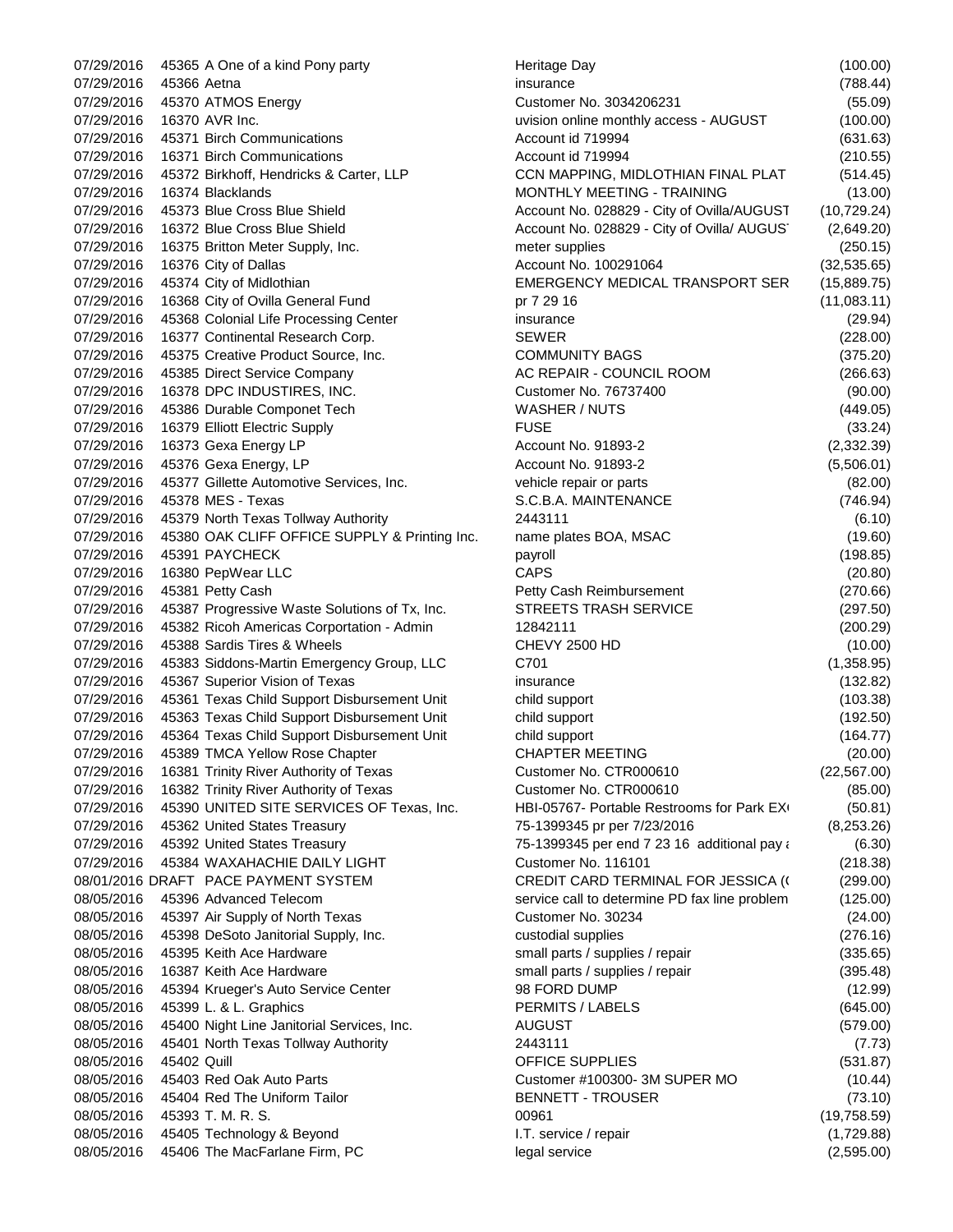08/05/2016 45407 TransUnion Risk Alternative 08/05/2016 45408 U.S. Bank 08/05/2016 45409 Verizon Wireless 08/06/2016 16388 Ashburne Glen Homeowners Assoc.Inc. 08/06/2016 16389 Homeowners of Meadow Glen 08/06/2016 16390 Verizon Wireless 08/08/2016 draft Propserity Bank 08/08/2016 draft Propserity Bank 08/10/2016 45414 Ridgeline General Contractors 08/11/2016 DRAFT QuickBooks Payroll Service 08/12/2016 45421 A & B State Inspection 08/12/2016 45422 Air Supply of North Texas 08/12/2016 45423 AT&T 515-3390 08/12/2016 45420 Bureau Veritas North America, Inc. 08/12/2016 16391 City of Ovilla General Fund 08/12/2016 45436 City of Waxahachie 08/12/2016 45419 Claytin Sains 08/12/2016 45439 COMPLETE LOGO SOURCE 08/12/2016 45425 Franklin Legal Publishing, Inc. 08/12/2016 45426 GFOAT 08/12/2016 45415 Joseph R Spaniel 08/12/2016 45427 KONICA MINOLTA BUSINESS 08/12/2016 45428 Larry Moore Concrete 08/12/2016 45429 Mac Haik Ford 08/12/2016 45437 Mr. Kevin R. Lindsey 08/12/2016 45430 Nichols, Jackson, Dillard, Hager & Smith 08/12/2016 45431 Red The Uniform Tailor 08/12/2016 45432 Ricoh Americas Corportation - Admin 08/12/2016 45438 Ricoh USA, Inc. Police Dept 08/12/2016 45416 Sean Baily 08/12/2016 45433 Select Security Group 08/12/2016 45434 Symbol Arts 08/12/2016 45435 Technology & Beyond 08/12/2016 45410 Texas Child Support Disbursement Unit 08/12/2016 45412 Texas Child Support Disbursement Unit 08/12/2016 45413 Texas Child Support Disbursement Unit 08/12/2016 45417 Timothy J. Sherwood 08/12/2016 45411 United States Treasury 08/12/2016 45418 William Neal Holt 08/15/2016 45440 COMPLETE LOGO SOURCE 08/15/2016 DRAFT Propserity Bank 08/17/2016 16392 City of Ovilla General Fund 08/17/2016 45441 STATE COMPTROLLER 08/18/2016 45442 Ellis County Records 08/19/2016 16394 B2O Environmental, Inc. 08/19/2016 45455 Birkhoff, Hendricks & Carter, LLP 08/19/2016 16396 Brinch, Lauren & Thomas 08/19/2016 16397 Britton Meter Supply, Inc. 08/19/2016 45456 Citibank 08/19/2016 16393 Citibank 08/19/2016 16398 City of Dallas 08/19/2016 16399 CL2 Equipment Co. 08/19/2016 16400 Clayton, Anthony & Ladonna 08/19/2016 16401 Dawson, Destinee & Matt 08/19/2016 16402 DPC INDUSTIRES, INC. 08/19/2016 16403 Fuquay, Inc. 08/19/2016 16404 Greenlee, Gary & Rosemary 08/19/2016 16405 Just, Melvin & Cathy 08/19/2016 45443 KWIK KAR LUBE 08/19/2016 45444 L. & L. Graphics 08/19/2016 16406 Lower Colorado River Authority

| JULY                                          | (50.00)       |
|-----------------------------------------------|---------------|
| Interest/Principal - Debt Service             | (476, 512.50) |
| 722480877-00001                               | (830.84)      |
| homeowners dues JULY                          | (1,608.91)    |
| Meadow Glen HOA Dues Collected in JULY        | (374.54)      |
| 722480877-00001                               | (88.35)       |
| DEPOSIT \$8,472.90 S/B \$8470.28 CORREC       | (110.00)      |
| ret check temp check                          | (10.00)       |
| PD ON REMODEL OF ENTRY WAY                    | (7,495.00)    |
| Created by Payroll Service on 08/08/2016      | (42, 993.32)  |
| INSPECTION 2008 FORD LIC1239892               | (19.00)       |
| Customer No. 30234                            | (18.00)       |
| 972 515-3390 980 3                            | (135.30)      |
| inspections                                   | (9,535.01)    |
| pr 8 12 13                                    | (8,617.03)    |
| JULY                                          | (150.00)      |
| volunteers incentive                          | (250.00)      |
| PD T SHIRTS                                   | (377.00)      |
| hosting/ordinances                            | (1, 150.00)   |
| Linda Harding 2015-2016 Membership            | (60.00)       |
| Incentive Program                             | (150.00)      |
| 061-0040730-000- Copier Pmt.                  | (238.62)      |
| REPAIR DRIVEWAY APPROACH - 603 CRI            | (1,800.00)    |
| PD 103 AC REPAIR                              | (179.85)      |
| reimburse-cell ph.                            | (52.00)       |
| JULY                                          | (322.34)      |
| LINDSEY - BADAGE HOLDER                       | (8.75)        |
| 12842111                                      | (240.20)      |
| customer number 603 0004907 000               | (87.03)       |
| volunteer incentive program                   | (150.00)      |
| JULY                                          | (45.99)       |
| Cust.#R12329                                  | (412.00)      |
| <b>CREDIT CARD SWITCH</b>                     | (56.48)       |
| child support                                 | (103.38)      |
| child support                                 | (192.50)      |
| child support                                 | (164.77)      |
| Incentive Program                             | (175.00)      |
| 75-1399345 per end 8/6/2016                   | (7,882.82)    |
| Incentive Program                             | (35.00)       |
| <b>HERITAGE DAY SHIRTS</b>                    | (648.75)      |
| DEPOSIT \$8,472.90 S/B \$8470.28 CORREC       | (2.62)        |
| Garbage transfer for JULY                     | (22, 891.32)  |
| SALES TAX JULY 2016                           | (1,423.54)    |
| Filing Ordinance 2016-11 and Shiloh Rd Ann    | (54.00)       |
| DEODORANT BLOCK/BASKET                        | (473.00)      |
| HIDDEN VALLEY / REVISIONS TO CONSTI           | (4,007.47)    |
| Deposit Refund                                | (90.85)       |
| <b>COUPLING</b>                               | (95.27)       |
| supplies/prof. dev / travel/various departmen | (2,008.52)    |
| supplies/prof. dev / travel/various departmen | (612.85)      |
| Account No. 100291064                         | (54, 012.65)  |
| Service Call to Repair Amonia Ejector         | (198.00)      |
| Incentive Program                             | (16.80)       |
| Deposit Refund                                | (110.95)      |
| Customer No. 76737400                         | (969.64)      |
| LIFTSTATION AND MANHOLE REHAB                 | (34, 434.75)  |
| Deposit Refund                                | (50.00)       |
| Deposit Refund                                | (101.45)      |
| 2002 ford f250 pr - FD INSPECTION             | (25.50)       |
| <b>CITATION BOOK</b>                          | (492.00)      |
| testing                                       | (207.70)      |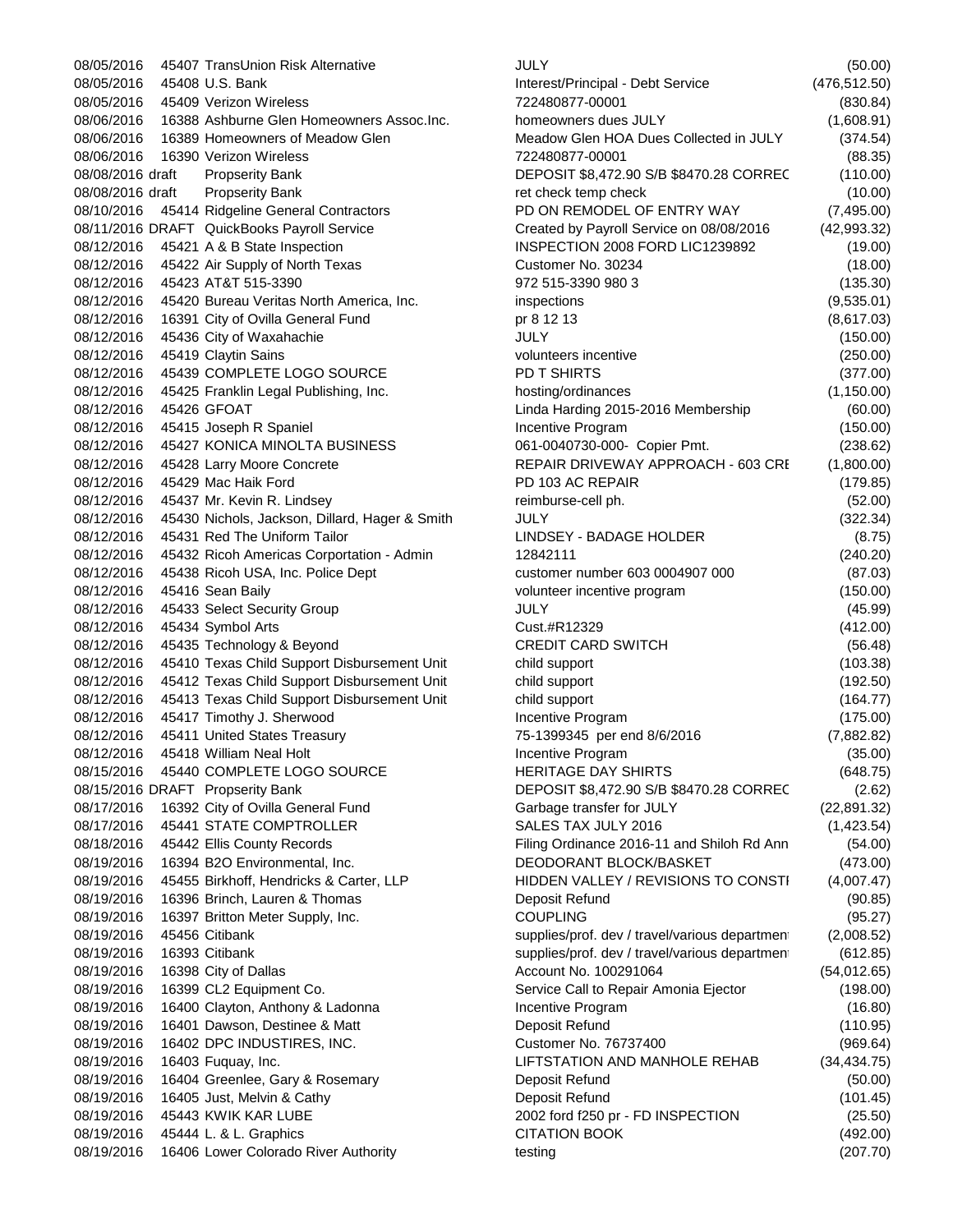08/19/2016 16407 McGinnis, Chuck & Amanda 08/19/2016 16408 Nester LLC 08/19/2016 16409 Pathlight Property Mgmt. 08/19/2016 45445 PepWear, LLC 08/19/2016 45446 Perdue, Brandon, Fielder, Collins & Mott 08/19/2016 45447 Playground Borders Direct 08/19/2016 16410 Plunkett, Kenneth& Sharon 08/19/2016 45454 Quill 08/19/2016 45448 Rainbow Paint & Body 08/19/2016 45449 Red Oak Tire and Wheel, Inc. 08/19/2016 45450 Sardis Tires & Wheels 08/19/2016 45451 Select Security Group 08/19/2016 45452 Siddons-Martin Emergency Group, LLC 08/19/2016 16411 Sumbler, Craig 08/19/2016 45453 UNITED SITE SERVICES OF Texas, Inc. 08/19/2016 16412 Weathersby, Demetrius 08/25/2016 DRAFT QuickBooks Payroll Service 08/26/2016 45462 ASCAP 08/26/2016 45463 ATMOS Energy 08/26/2016 16415 AVR Inc. 08/26/2016 16425 Bigham, Nicole 08/26/2016 16420 Blacklands 08/26/2016 45480 Bound Tree Medical 08/26/2016 16414 City of Ovilla General Fund 08/26/2016 16421 CL2 Equipment Co. 08/26/2016 16416 Darr Equipment Co. 08/26/2016 45464 Darr Equipment LP 08/26/2016 45485 DeSoto Janitorial Supply, Inc. 08/26/2016 45486 Gear Cleaning Solutions, LLC 08/26/2016 45487 Gillette Automotive Services, Inc. 08/26/2016 16422 HD Supply Waterworks, LTD 08/26/2016 45465 HILCO ELECTRIC COOPERATIVE, INC. 08/26/2016 16417 Hilco Electric Cooperative, Inc. 08/26/2016 45481 KWIK KAR LUBE 08/26/2016 45475 Michael Myers 08/26/2016 45474 Mobile Wireless, LLC 08/26/2016 45466 Mr. Mario Ortegon 08/26/2016 45467 North Texas Police Chiefs Association 08/26/2016 45488 North Texas Tollway Authority 08/26/2016 45476 On Time Couriers & Process 08/26/2016 16423 PepWear LLC 08/26/2016 45489 PepWear, LLC 08/26/2016 45468 Quill 08/26/2016 45482 Red The Uniform Tailor 08/26/2016 45469 Ricoh Americas Corportation - Admin 08/26/2016 45490 ROWE CAFS LLC 08/26/2016 45483 Sam Pack's Five Star Ford 08/26/2016 45491 Sardis Tires & Wheels 08/26/2016 45477 Scott Kurth 08/26/2016 45470 Select Security Group 08/26/2016 45471 Shell 08/26/2016 16418 Shell 08/26/2016 45493 Siddons-Martin Emergency Group, LLC 08/26/2016 45494 Siddons-Martin Emergency Group, LLC 08/26/2016 45472 Southwestern Institute of Forensic Sci. 08/26/2016 45473 Stephen B. Trammell DO 08/26/2016 45457 Texas Child Support Disbursement Unit 08/26/2016 45459 Texas Child Support Disbursement Unit 08/26/2016 45460 Texas Child Support Disbursement Unit 08/26/2016 16419 Trinity River Authority of Texas 08/26/2016 45478 UNITED SITE SERVICES OF Texas, Inc.

| Deposit Refund                                                   | (50.00)      |
|------------------------------------------------------------------|--------------|
| depsoit refund                                                   | (68.21)      |
| Deposit Refund                                                   | (150.00)     |
| uniform                                                          | (228.80)     |
| Collection Agency Fee for JULY                                   | (435.90)     |
| PLAYGROUND BORDER                                                | (2,032.00)   |
| FINAL BILL REFUND                                                | (6.11)       |
| OFFICE SUPPLIES                                                  | (43.12)      |
| PD AUTO REPAIR - INSURANCE CLAIM - 0                             | (2,585.19)   |
| DOOLY, ALIGNMENT                                                 | (79.95)      |
| TIRES                                                            | (377.00)     |
| <b>SECURITY</b>                                                  | (91.98)      |
| E 702 - RADIATOR REPLACEMENT                                     | (6,346.38)   |
| Deposit Refund                                                   | (125.00)     |
| HBI-05767- Portable Restrooms                                    | (209.56)     |
| Deposit Refund                                                   | (125.00)     |
| Created by Payroll Service on 08/22/2016                         | (44, 478.08) |
| License Fee                                                      | (50.00)      |
| Customer No. 3034206231                                          | (58.93)      |
| uvision online monthly access - SEPTEMBEF                        | (100.00)     |
| Deposit Refund                                                   | (125.00)     |
| MONTHLY MEETING - TRAINING                                       | (13.00)      |
| <b>MEDI SUPPLIES</b>                                             | (1, 158.32)  |
| pr 8 26 16                                                       | (9,367.34)   |
| <b>NH3 FITTINGS</b>                                              | (42.00)      |
| SERVICE JCB BACKHOE                                              |              |
| SERVICE JCB BACKHOE                                              | (1,223.89)   |
|                                                                  | (1, 223.88)  |
| custodial supplies                                               | (106.90)     |
| ANNUAL GEAR GLEANING AND INSPECTI<br>CHEVY DUMP TRUCK INSPECTION | (1, 204.56)  |
|                                                                  | (42.00)      |
| plumbing supplies<br>Account No. 4400864000                      | (833.07)     |
|                                                                  | (384.30)     |
| 5605450                                                          | (115.79)     |
| 2010 ford crown vic vin 116968                                   | (25.50)      |
| Reimburse: TML Class: Meals, Mileage                             | (297.64)     |
| NET MOTION MAINTENANCE 9/10/2016-9/                              | (570.00)     |
| Reimb./ Medical                                                  | (35.18)      |
| membership                                                       | (500.00)     |
| 2443111                                                          | (14.05)      |
| <b>BRYSON MANOR II</b>                                           | (64.98)      |
| <b>CAPS</b>                                                      | (66.00)      |
| uniform                                                          | (417.00)     |
| OFFICE SUPPLIES                                                  | (142.65)     |
| uniform                                                          | (2, 112.49)  |
| 12842111                                                         | (200.29)     |
| <b>BRUSH 702 SPECIAL EQUIP REPAIR</b>                            | (3,687.76)   |
| 2016 Police Intercepter VIN 3GGC15123                            | (33, 218.03) |
| PD 103 FRONT AND 2 BACK TIRES                                    | (385.00)     |
| <b>AUGUST COURT</b>                                              | (585.00)     |
| <b>AUGUST</b>                                                    | (45.99)      |
| Account No. 80 728 0062 9                                        | (2,599.07)   |
| 80-728-0062-9                                                    | (438.85)     |
| TRAVEL FEE TO VISIT FACILITY-WISCON                              | (586.60)     |
| <b>EQUIPMENT REPAIR</b>                                          | (4,828.71)   |
| <b>EVIDENCE GATHERING</b>                                        | (103.00)     |
| 2665                                                             | (95.00)      |
| child support                                                    | (103.38)     |
| child support                                                    | (192.50)     |
| child support                                                    | (164.77)     |
| Customer No. CTR000610                                           | (22, 567.00) |
| HBI-05767- Portable Restrooms for Park                           | (209.57)     |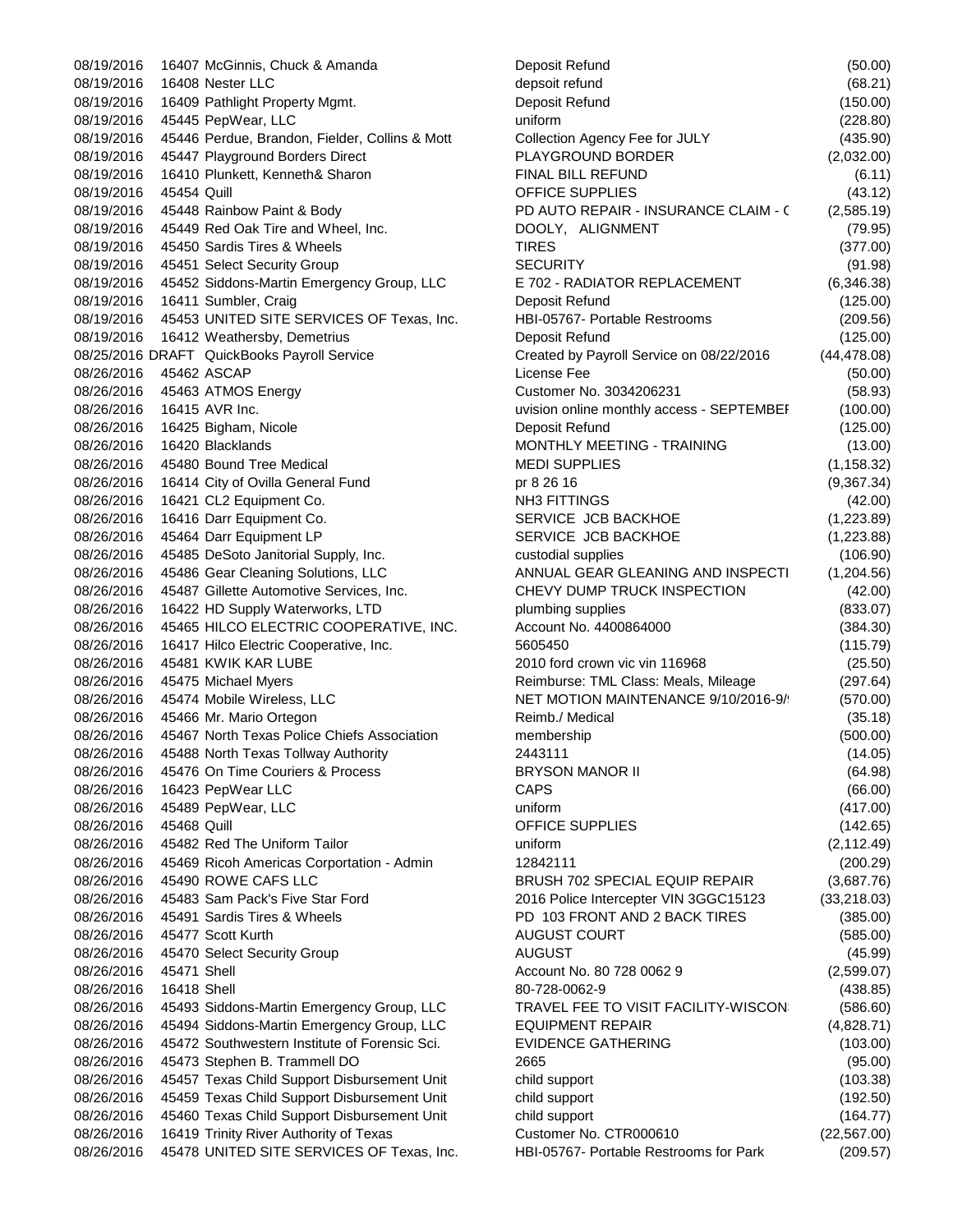08/26/2016 45458 United States Treasury 08/26/2016 45479 WAXAHACHIE DAILY LIGHT 08/30/2016 45495 Aetna 08/30/2016 45497 AFLAC 08/30/2016 45499 Blue Cross Blue Shield 08/30/2016 16426 Blue Cross Blue Shield 08/30/2016 45498 Colonial Life Processing Center 08/30/2016 45500 Mark England 08/30/2016 45501 Shelley Jones 08/30/2016 45496 Superior Vision of Texas 09/01/2016 45510 COMPLETE LOGO SOURCE 09/02/2016 45502 Birch Communications 09/02/2016 16427 Birch Communications 09/02/2016 45504 Ellis Central Appraisal District 09/02/2016 16428 Gexa Energy LP 09/02/2016 45505 Gexa Energy, LP 09/02/2016 45507 Mr. Brian Windham 09/02/2016 45513 Mr. Kevin R. Lindsey 09/02/2016 45508 Now Magazines 09/02/2016 45509 Siddons-Martin Emergency Group, LLC 09/02/2016 45512 Tommy Cole Services 09/02/2016 45514 U.S. Postal Service 09/06/2016 draft 09/08/2016 45538 City of Ovilla WSFD 09/08/2016 45540 Petty Cash 09/08/2016 draft QuickBooks Payroll Service 09/09/2016 45519 American Express 09/09/2016 16431 Ashburne Glen Homeowners Assoc.Inc. 09/09/2016 16432 Auto Zone 09/09/2016 16433 Britton Meter Supply, Inc. 09/09/2016 45521 Bureau Veritas North America, Inc. 09/09/2016 16429 City of Ovilla General Fund 09/09/2016 16434 Fortline, Inc. 09/09/2016 16435 Gillette Automotive Service, Inc. 09/09/2016 45535 Gillette Automotive Services, Inc. 09/09/2016 45522 GT Distributors, Inc. 09/09/2016 16436 Hinson, Otis 09/09/2016 16437 Homeowners of Meadow Glen 09/09/2016 45523 Kalehb Doucet 09/09/2016 45520 Keith Ace Hardware 09/09/2016 16430 Keith Ace Hardware 09/09/2016 45524 Kim Dobbs 09/09/2016 45536 L. & L. Graphics 09/09/2016 45525 Night Line Janitorial Services, Inc. 09/09/2016 45526 North Texas Tollway Authority 09/09/2016 45527 Oldcastle Pavement Solutions 09/09/2016 45528 Pam Woodall 09/09/2016 45529 Progressive Waste Solutions of Tx, Inc. 09/09/2016 45537 Quill 09/09/2016 45539 T. M. R. S. 09/09/2016 45515 Texas Child Support Disbursement Unit 09/09/2016 45517 Texas Child Support Disbursement Unit 09/09/2016 45518 Texas Child Support Disbursement Unit 09/09/2016 45531 The MacFarlane Firm, PC 09/09/2016 16438 Trinity River Authority of Texas 09/09/2016 45532 U.S. Bank 09/09/2016 45516 United States Treasury 09/09/2016 45533 Verizon Wireless 09/09/2016 16439 Verizon Wireless 09/09/2016 45534 WAXAHACHIE DAILY LIGHT 09/16/2016 45570 Advanced Telecom

| 75-1399345 PER END 8/20/2016                           | (7,866.54)   |
|--------------------------------------------------------|--------------|
| Customer No. 116101                                    | (73.42)      |
| insurance                                              | (631.80)     |
| insurance                                              | (951.94)     |
| Account No. 028829 - City of Ovilla/SEPTEM             | (10, 729.24) |
| Account No. 028829 - City of Ovilla/ SEPTEN            | (2,649.20)   |
| insurance                                              | (29.94)      |
| Refund Bond #13748                                     | (90.90)      |
| Refund-Bond #12812                                     | (290.90)     |
| insurance                                              | (101.42)     |
| HERITAGE DAY T SHIRTS                                  | (97.00)      |
| Account id 719994                                      | (631.63)     |
| Account id 719994                                      | (210.55)     |
| 4th Qtr. Tax Appraisal Fee                             | (3, 568.32)  |
| Account No. 91893-2                                    | (2,773.51)   |
| Account No. 91893-2                                    | (5,570.84)   |
| reimburse expenses - National Police Confer            | (791.12)     |
| reimburse-cell ph.                                     | (52.00)      |
| advertising for heritage day                           | (1,400.00)   |
| REHAB 755                                              | (706.35)     |
| CEILING DROP CORD FOR NEW ENGINE                       | (350.00)     |
| permit #13                                             | (215.00)     |
| ad valorem                                             | (63.84)      |
| Water Payment acct 1 01 07171 04-Exhibit T             | (43.64)      |
| Petty Cash Reimbursement                               | (257.90)     |
| Created by Payroll Service on 09/06/2016               | (42, 371.03) |
| supplies/prof. dev / travel/various departmen          | (823.00)     |
| homeowners dues AUGUST                                 | (1,605.78)   |
| 2008 CHEVY 1500 - BULBS                                | (34.18)      |
| meter supplies                                         | (321.12)     |
| inspections                                            | (15, 552.70) |
| pr 9 9 16                                              | (8,898.16)   |
| <b>HYDRANT</b>                                         | (1,595.00)   |
| 2008 CHEVY OIL PUMP                                    | (502.83)     |
| 2008 CHEVY OIL PUMP                                    | (502.83)     |
| SHIRTS/PANTS - PD                                      | (875.15)     |
| Deposit Refund                                         | (68.94)      |
| Meadow Glen HOA Dues Collected in AUGU                 | (362.61)     |
|                                                        | (5.00)       |
| refund -overpayment<br>small parts / supplies / repair | (253.08)     |
| small parts / supplies / repair                        | (265.77)     |
|                                                        |              |
| consulting<br>business cards - DURHAM                  | (480.00)     |
| <b>SEPTEMBER</b>                                       | (56.00)      |
|                                                        | (579.00)     |
| 2443111                                                | (10.48)      |
| Cockrell Hill Rd. County Line to FM 664                | (454,000.00) |
| CELL REIMBURSE - AUGUST                                | (70.00)      |
| 8/1/2016-8/31/2016                                     | (14,079.00)  |
| OFFICE SUPPLIES                                        | (458.48)     |
| 00961                                                  | (12, 404.61) |
| child support                                          | (103.38)     |
| child support                                          | (192.50)     |
| child support                                          | (164.77)     |
| legal service                                          | (420.00)     |
| Customer No. CTR000610                                 | (153.00)     |
| <b>Transfer Agent Fee</b>                              | (400.00)     |
| 75-1399345 per end 9 3 16                              | (7,637.12)   |
| 722480877-00001                                        | (830.82)     |
| 722480877-00001                                        | (88.10)      |
| Customer No. 116101                                    | (210.83)     |
| relocate Admin Assistant to new office                 | (542.50)     |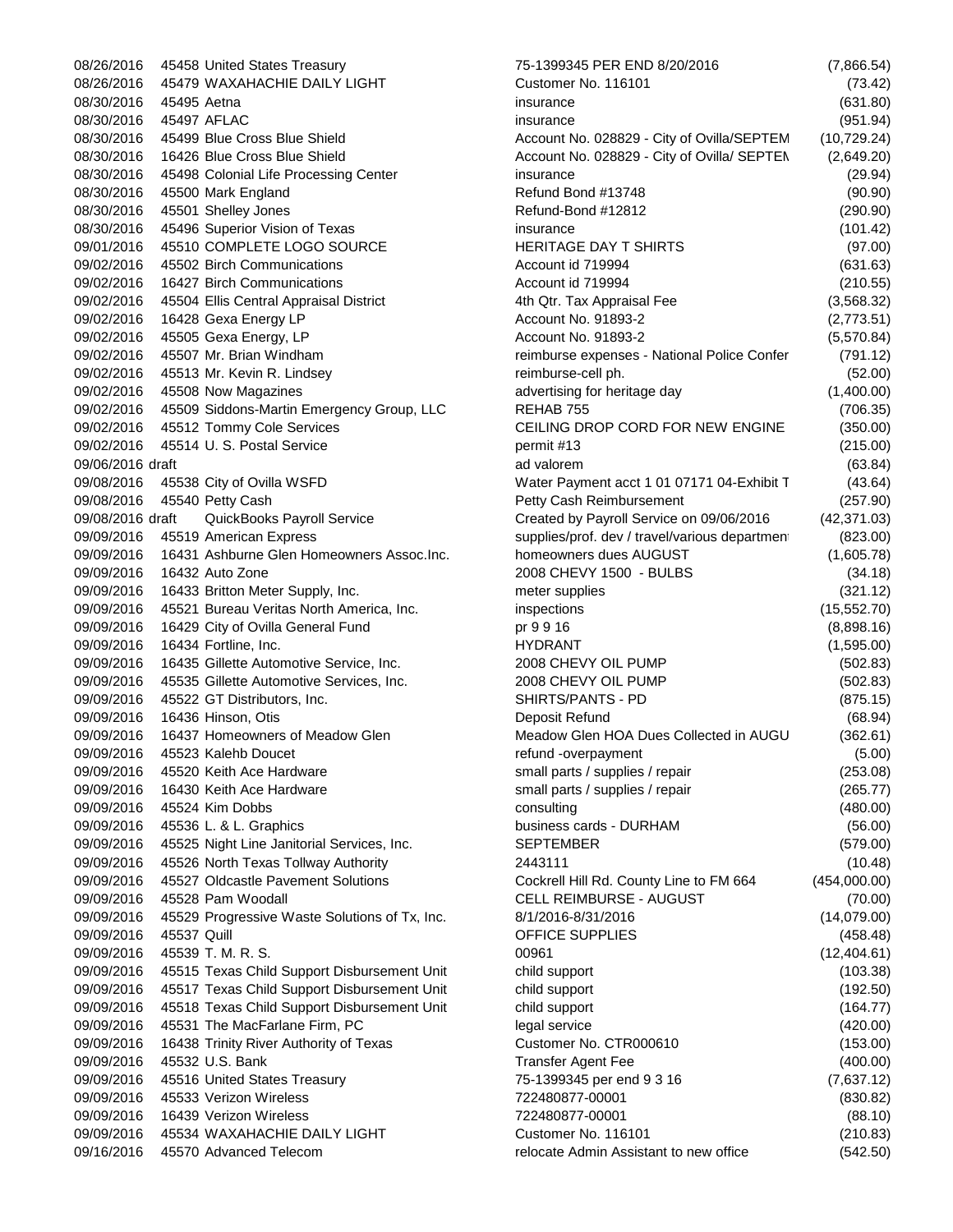09/16/2016 45541 Al's Pest Control Services, Inc. 1552 (140.00) 09/16/2016 45557 AT&T 515-3390 972 515-3390 980 3 (136.02) 09/16/2016 45542 Auto Zone vehicle small parts (306.09) 09/16/2016 45543 Birkhoff, Hendricks & Carter, LLP engineering (13,547.32) 09/16/2016 45544 Bound Tree Medical MEDI SUPPLIES (435.90) 09/16/2016 45571 City of Ovilla EDC due to EDC (15,188.96) 09/16/2016 45566 City of Waxahachie AUGUST (200.00) 09/16/2016 45558 Claytin Sains VOLUNTEER INCENTIVE (350.00) 09/16/2016 45545 Clifford Power Systems, Inc. KOHLER ANNUAL SERVICE AGREEMENT (575.00) 09/16/2016 45559 Dallas Central Appraisal District 1st Quarter Budget Allocation for Tax APPR/ (188.00) 09/16/2016 45547 DeSoto Police Department TRAINING AGREEMENT (400.00) 09/16/2016 45560 Gear Cleaning Solutions, LLC OKTP (723.48) 09/16/2016 45548 Jeanette Sanders DUSTI THE CLOWN (100.00) 09/16/2016 45561 Joseph R Spaniel VOLUNTEER INCENTIVE (100.00) 09/16/2016 45549 KONICA MINOLTA BUSINESS 061-0040730-000- Copier Pmt. (235.48) 09/16/2016 45567 KWIK KAR LUBE UNIT 106 OIL CHANGE (48.97) 09/16/2016 45550 Nichols, Jackson, Dillard, Hager & Smith AUGUST (807.50) 09/16/2016 45551 Orasi Development Second Installment for the Strategic Plan ED (7,000.00) 09/16/2016 45552 Perdue, Brandon, Fielder, Collins & Mott Collection Agency Fee for AUGUST (1,139.50) 09/16/2016 45553 Ricoh Americas Corportation - Admin 12842111 (240.20) 09/16/2016 45554 Ricoh USA, Inc. Police Dept customer number 603 0004907 000 (87.03) 09/16/2016 45562 Sean Baily volunteer incentive program (100.00) 09/16/2016 45555 Technology & Beyond MONTHLY SUPPORT (1,550.00) 09/16/2016 45568 TEXAS EMERGENCY SERVICES RETIREMENT PENSION CONTRIBUTIONS (108.00) 09/16/2016 45556 Texas Fire Chiefs Association MEMBERSHIP DUES JAN-1-16 - DEC 31 16 (150.00) 09/16/2016 45563 Timothy J. Sherwood VOLUNTEER INCENTIVE (140.00) 09/16/2016 45564 Tire Centers, LLC E 702 TIRE REPLACEMENT (780.23) 09/16/2016 16440 Trinity River Authority of Texas Customer No. CTR000610 (22,567.00) 09/16/2016 45572 U. S. Postal Service NEWSLETTER (419.13) 09/16/2016 45569 United Health Care Internal Care INITIAL PREMIUM OCTOBER (9,875.90) 09/16/2016 16441 United Health Care **INITIAL PREMIUM OCTOBER** (2,270.32) 09/16/2016 45565 WAXAHACHIE DAILY LIGHT Customer No. 116101 69/16/2016 410.88) 09/22/2016 45573 A One of a kind Pony party **Heritage Day** Heritage Day (100.00) 09/22/2016 45574 Alexander Tent Rentals, Inc Tent, Chairs & Tables (1,833.50) 09/22/2016 45575 Big D Party Rentals MISTING TENT MISTING TENT (264.75) 09/22/2016 draft QuickBooks Payroll Service Created by Payroll Service on 09/20/2016 (47,758.31) 09/22/2016 45576 She Dances Band HERITAGE DAY (400.00) 09/23/2016 45592 Al's Pest Control Services, Inc. 1552 (135.00) 09/23/2016 45581 Bee-Jay Business Forms & Supplies GF CHECK ORDER (146.26) 09/23/2016 45594 Birkhoff, Hendricks & Carter, LLP CCN MAPPING / STANDARD CONST. DET. (2,793.18) 09/23/2016 16442 City of Ovilla General Fund pr 9 23 16 pr 9 23 16 (9,536.64) 09/23/2016 16447 City of Ovilla General Fund solid waste AUGUST (21,442.79) 09/23/2016 45586 DeSoto Janitorial Supply, Inc. custodial supplies (44.01) 09/23/2016 45597 Ellis County Clerk **FX16-17 Budget File** (30.00) 09/23/2016 45582 NORTH CENTRAL TEXAS COG NEW SUPERVISOR'S COURSE - JEFF SEI (190.00) 09/23/2016 45590 PepWear, LLC COUNCIL SHIRTS COUNCIL SHIRTS COUNCIL SHIRTS (143.50) 09/23/2016 45587 Quill CONTENTS CONTROLLER CONTROLLER CONTROLLER CONTROLLER CONTROLLER C 09/23/2016 45591 Red Oak Auto Parts Customer #100300- C 701 OIL CHANGE (0.40) 09/23/2016 16444 Red Oak Auto Parts PLIERS (32.77) 09/23/2016 45588 Red The Uniform Tailor uniform (1,072.81) 09/23/2016 45596 Shell **Account No. 80 728 0062 9** (2,967.05) 4 (2,967.05) 09/23/2016 16445 Shell 80-728-0062-9 (191.51) 09/23/2016 45583 Stalker Radar Applied Concepts, Inc. RADIO AND ANTENNE (2,476.00) 09/23/2016 16446 State Comptroller 1-75-1399345-5 (1,458.20) 09/23/2016 45577 Texas Child Support Disbursement Unit child support (103.38) 09/23/2016 45579 Texas Child Support Disbursement Unit child support (192.50) 09/23/2016 45580 Texas Child Support Disbursement Unit child support (164.77) 09/23/2016 45584 Texas Municipal Courts Association JESSICA - MEMBERSHIP (60.00) 09/23/2016 45585 THE PRODUCTIVITY CENTER Customer ID OPD002 (317.00)

09/23/2016 45595 Total Highway Maintenance, LLC. COCKRELL HILL RD. - PAV. MARKING (13,305.60)